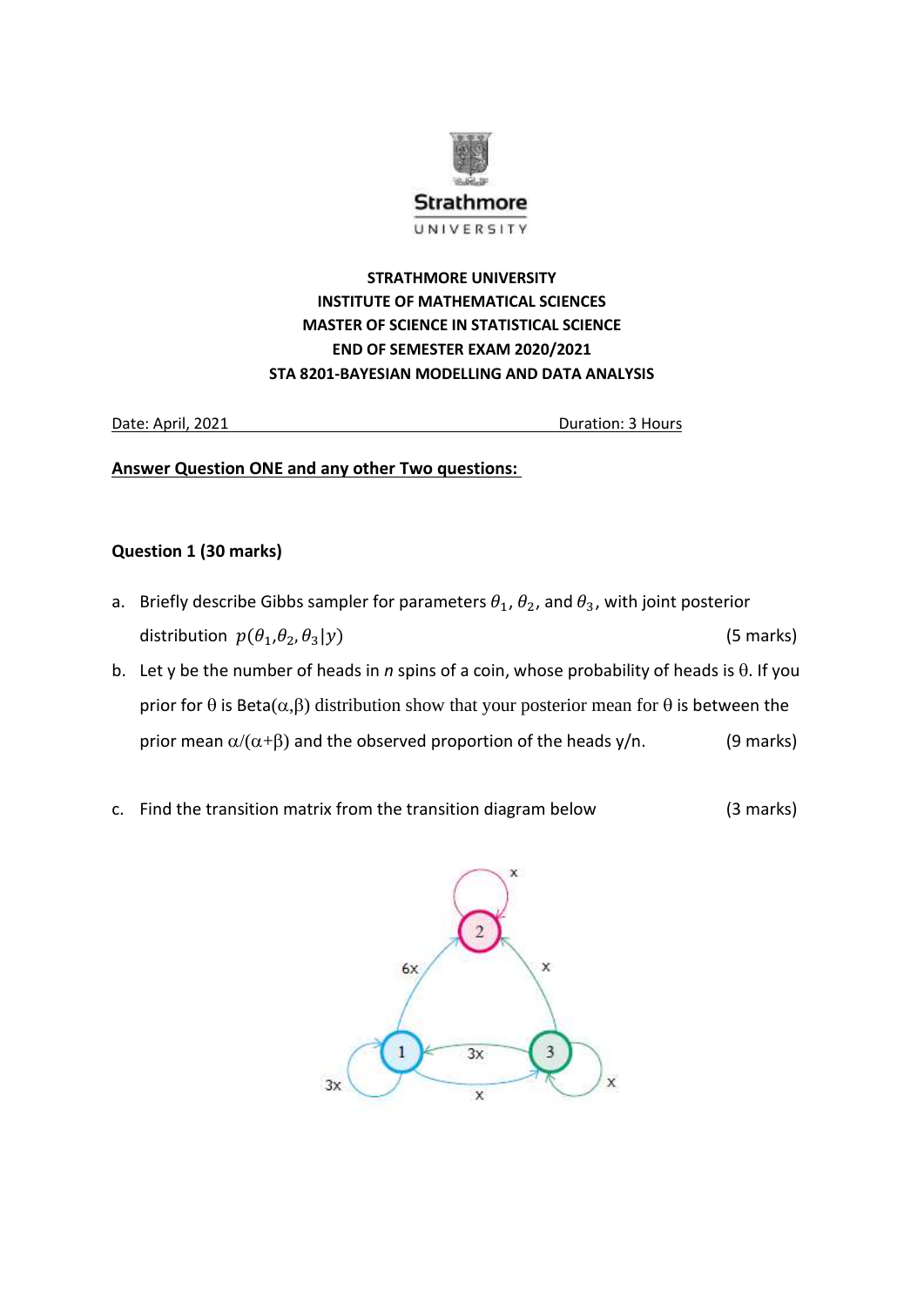d. Let y<sub>1</sub>, ..., y<sub>10</sub> be i.i.d N ( $\theta$ , 1). Let the sample mean be  $\bar{y}$  = 1.873. Assume that  $\theta \sim$  $N(0, 5)$  a priori. Compute the posterior distribution of  $\theta$  (6 marks)

e.

Suppose that  $x_1, \ldots, x_n$  is a random sample from a geometric distribution with p.d.f.

$$
p(x|\theta) = \begin{cases} \theta(1-\theta)^x & 0 < \theta \le 1 \quad x = 0, 1, 2, \dots \\ 0 & \text{otherwise} \end{cases}
$$

Show that  $p(x|\theta)$  is an exponential family and hence find a conjugate prior for  $\theta$ . Find the posterior distribution for  $\theta$  using this prior and its mean and variance.

(7 marks)

### **Question 2 (15 marks)**

Consider a bivariate normal posterior distribution of the parameters  $\theta_1$  and  $\theta_2$ :

$$
\binom{\theta_1}{\theta_2} \sim N\left(\binom{0}{0}, \binom{1}{\rho} \quad \begin{matrix} \rho \\ 0 \end{matrix}\right)
$$

- a. Determine the full conditionals of  $\theta_1|\theta_2$  and  $\theta_2|\theta_1$ .
- b. Write a **R code** for Gibbs sampling from the full conditionals in (a.) above.

#### **Question 3 (15 marks)**

Suppose we have number of failures  $(Y_i)$  for 10 pumps in a nuclear plant. We also have the times (ti) at which each pump was observed.

- (a.) Determine the Poisson likelihood, and hence the posterior distribution of the number of failures where the expected number of failure  $\lambda_i$  differs for each pump. Use Gamma $(\alpha,\beta)$  prior on  $\lambda_i$  where  $\alpha=1.8$ . Let us put Gamma  $(\gamma, \delta)$  hyperprior on beta with  $\gamma = .01$  and  $\delta = 1$ . (11.5 marks)
- (b.) Determine the posterior mean and variance. (3.5 marks)